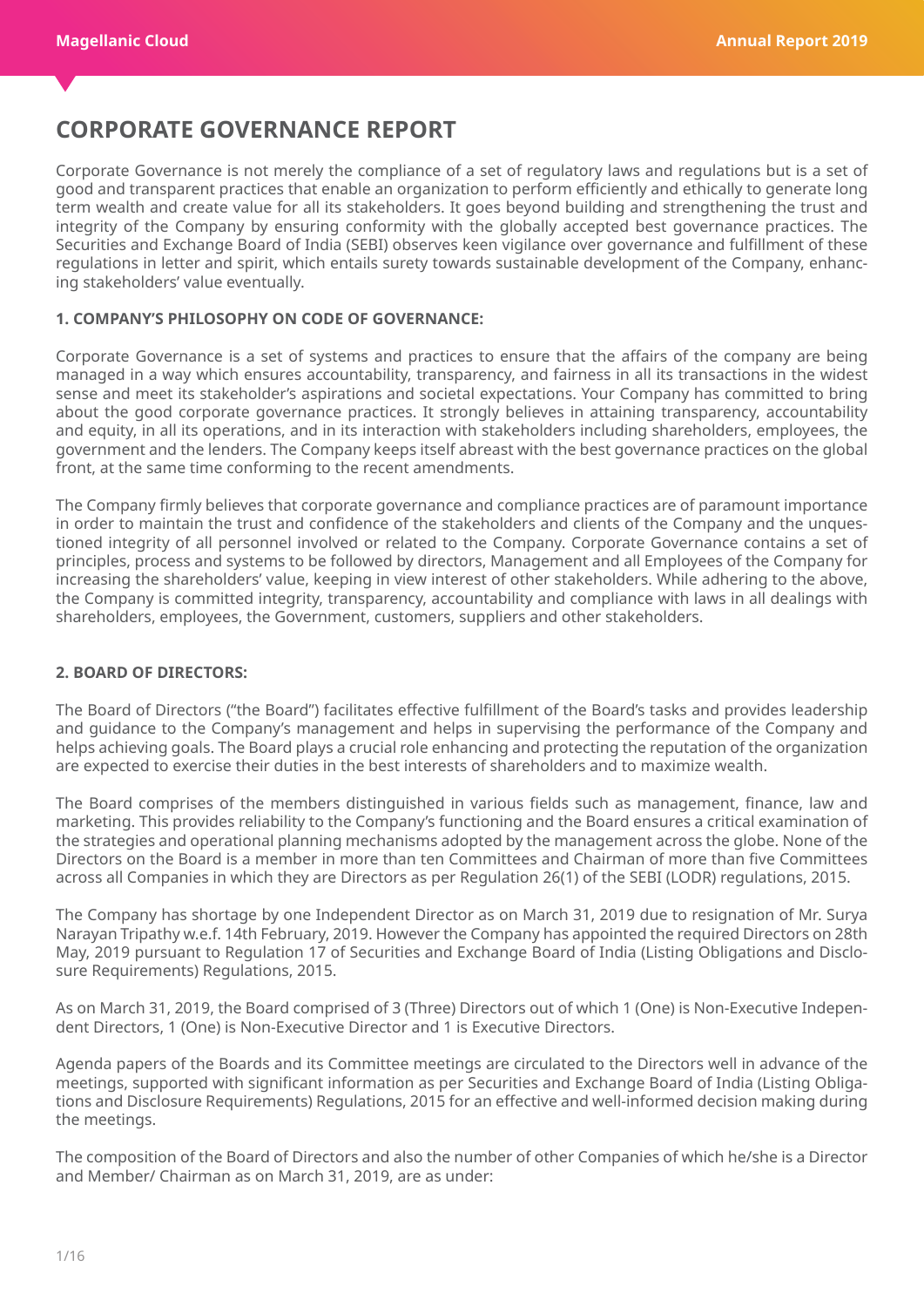| <b>NAME OF THE DIRECTORS</b> | <b>Category of</b><br><b>Directorship</b> | <b>Directorship</b><br>in other<br><b>Companies</b><br>(Including<br><b>Private</b><br><b>Companies)</b> | <b>Committee</b><br><b>Membership(s) of other</b><br><b>Companies</b> |                          | No. of<br><b>Shares</b><br>held |
|------------------------------|-------------------------------------------|----------------------------------------------------------------------------------------------------------|-----------------------------------------------------------------------|--------------------------|---------------------------------|
|                              |                                           |                                                                                                          | <b>Member</b>                                                         | <b>Chairman</b>          |                                 |
| Mr. Jagan Mohan Reddy Thumma |                                           |                                                                                                          |                                                                       | $\overline{\phantom{0}}$ | 23,50,000                       |
| Joseph Sudheer Reddy Thumma  | $\overline{\phantom{a}}$                  |                                                                                                          |                                                                       | -                        | 1,05,96,730                     |
| Miss. Nikitha Tiparnapally   |                                           |                                                                                                          |                                                                       | $\overline{a}$           |                                 |

The particulars of Directors, who are proposed to be re-appointed at the ensuing AGM, are given in the Notice convening the AGM.

Further, there are no inter-se relationships between our Board Members except Mr. Jagan Mohan Reddy Thumma and Joseph Sudheer Reddy Thumma being relative and promoter of the Company.

#### **BOARD PROCEDURE:**

The Board meets at least once every quarter to review the quarterly performance and the financial results. The Board's role, functions, responsibility and accountability are clearly defined. All major decisions involving policy formulations, business plans, annual operating budgets, compliance with statutory requirements, major accounting provisions and write-offs are considered by the Board. All the Directors have made necessary disclosures about the directorships and committee positions they occupy in other companies.

## **ATTENDANCE OF EACH DIRECTOR AT THE BOARD MEETINGS AND THE LAST ANNUAL GENERAL MEETING:**

During the year 07 (Seven) Board Meetings were held during the financial year ended March 31, 2019, the dates of which are 28th May 2018, 14th August 2018, 25th August 2018, 25th September, 2018, 11th October, 2018, 19th November 2018 and 14th February 2019.

The attendance of each Director at Board Meetings and at the last Annual General Meeting is as under:

| <b>Name of the Directors</b> | No. of Board meetings attended | <b>Attendance of last AGM held on</b><br>29/09/2018. |
|------------------------------|--------------------------------|------------------------------------------------------|
| Mr. Jagan Mohan Reddy Thumma |                                | Present                                              |
| Joseph Sudheer Reddy Thumma  |                                | Absent                                               |
| Miss. Nikitha Tiparnapally   |                                | Present                                              |
| *Surya Narayan Tripathy      |                                | Absent                                               |

\*Resigned w.e.f. 13.02.2019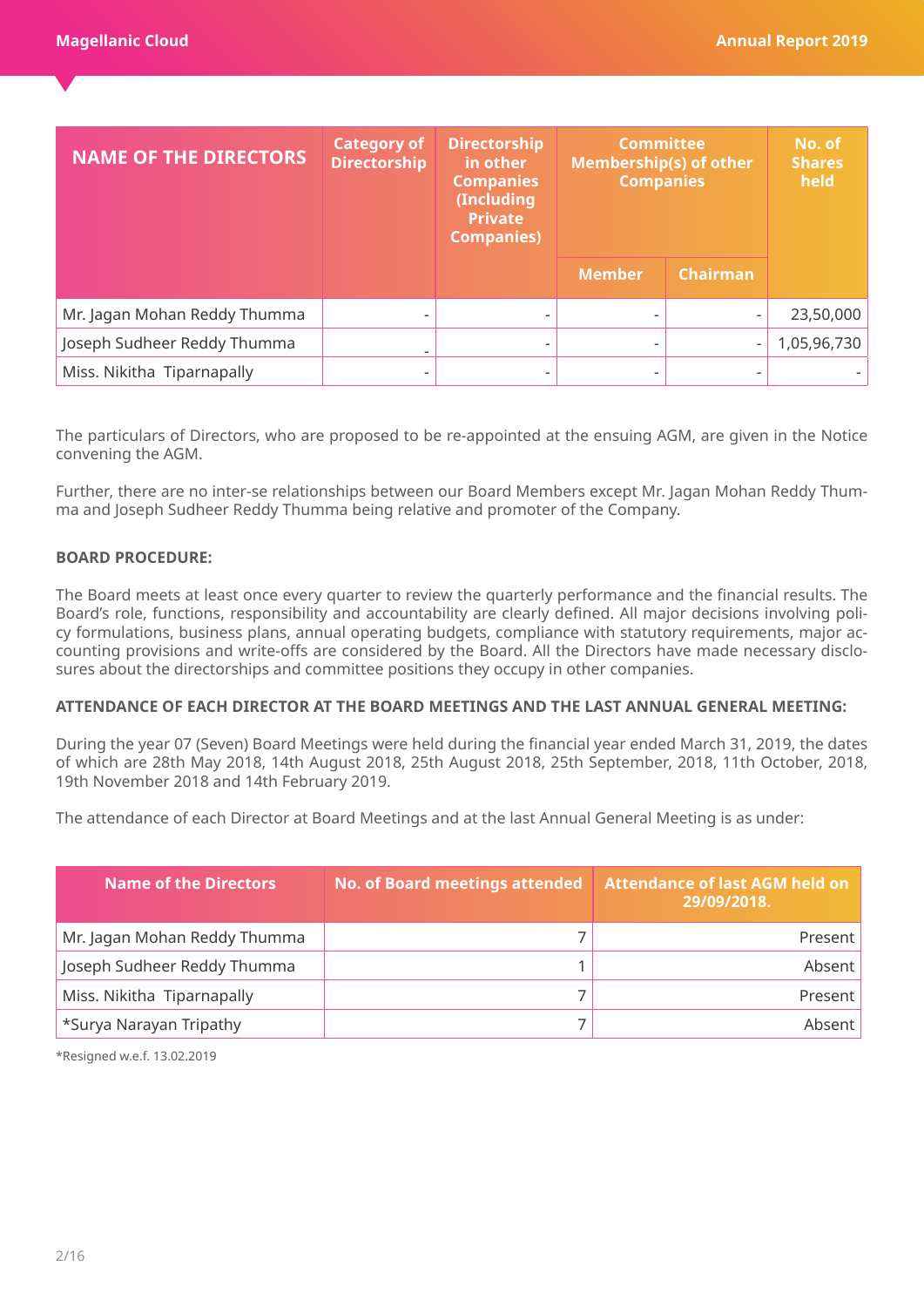## **3. AUDIT COMMITTEE:**

## **BROAD TERMS OF REFERENCE:**

The terms of reference of the Audit Committee are in order to cover the matters specified under revised Regulation 17(2) of Securities and Exchange Board of India (Listing Obligations and Disclosure Requirements) Regulations, 2015 and Section 177 of the Companies Act, 2013. This Committee has powers and roles comprising of Financial Reporting and disclosure, recommendation of appointment/ removal of Auditors, reviewing of company's results, evaluation of Independent Directors performances.

#### **COMPOSITION:**

The Audit Committee comprises of Three Directors, comprises of Executive and non-executive and Independent Director. All these Directors possess knowledge by corporate finance, accounts and company law.

The constitution of the Audit Committee as on March 31, 2019 is as follows:

| $S_{.}N$ | <b>Name of the Directors</b>    | <b>Executive/Non-Executive Independent</b> |
|----------|---------------------------------|--------------------------------------------|
|          | 1. Mr. Jagan Mohan Reddy Thumma | <b>Executive Director</b>                  |
|          | 2. Mrs. Tiparnapally Nikitha    | Non-Executive Independent                  |
|          | 3. *Mr. Surya Narayan Tripathy  | Non-Executive Independent                  |

\*Resigned w.e.f. 13.02.2019

## **MEETINGS AND ATTENDANCE**

During the financial year ended March 31, 2019, 7 (Seven) Audit Committee Meetings were held on 28th May 2018, 14th August 2018, 25th August 2018, 25th September, 2018, 11th October, 2018, 19th November 2018 and 14th February 2019.

The attendance at the Audit Committee Meetings is as under:

| <b>Name of the Directors</b> | <b>No. of Board</b><br>meetings attended | <b>Executive/ Non-Executive Independent</b>       |
|------------------------------|------------------------------------------|---------------------------------------------------|
| Mr. Jagan Mohan Reddy Thumma |                                          | Executive Director, Member                        |
| Miss. Nikitha Tiparnapally   |                                          | Non-Executive - Independent Director, Member      |
| *Surya Narayan Tripathy      | 6                                        | Non-Executive - Independent Director, Chairperson |

\*Resigned w.e.f. 13.02.2019

The Chairman of the Committee was present at the Annual General Meeting of the Company held on 29/09/2018 to attend the shareholders' queries.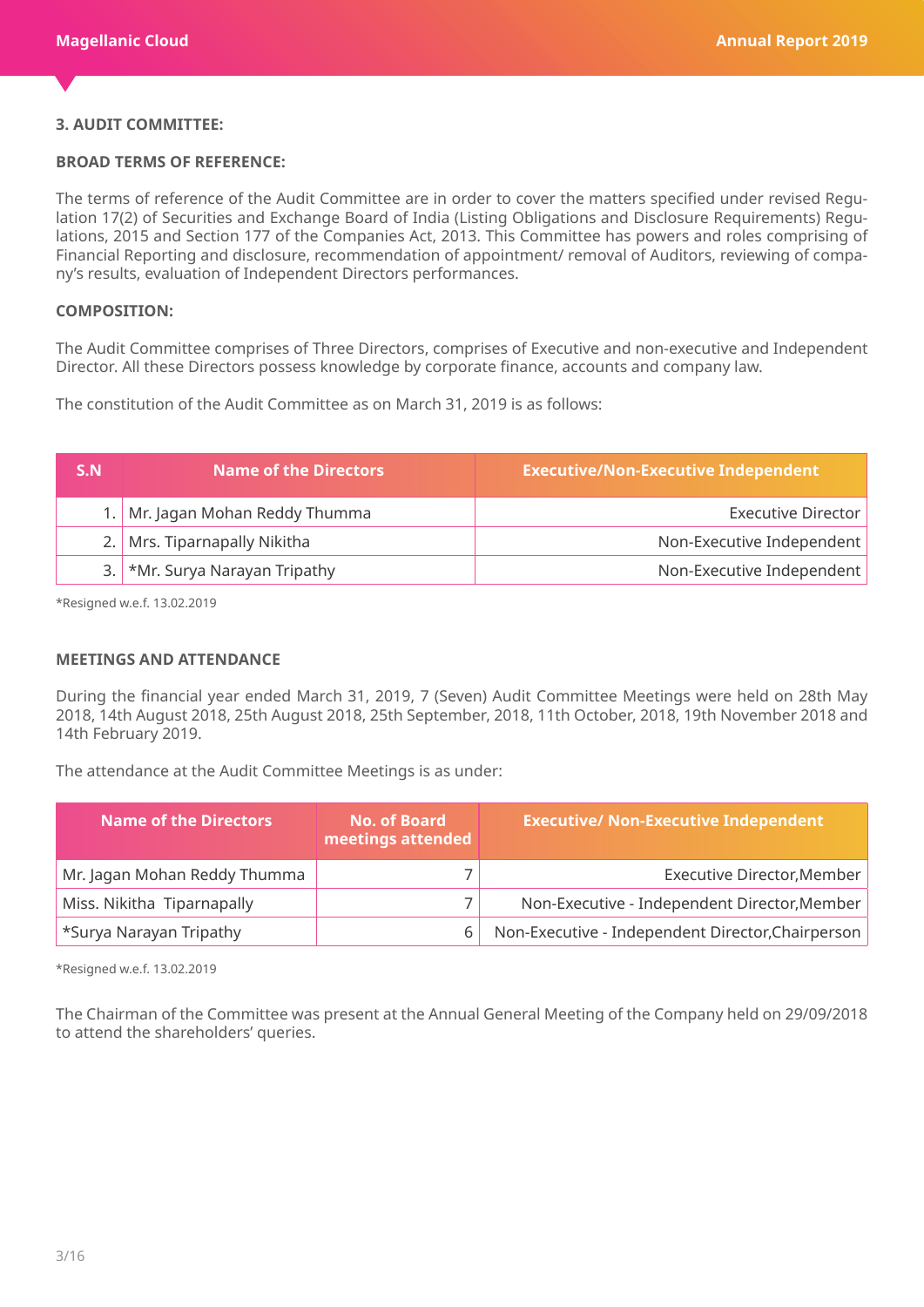## **4. STAKEHOLDERS RELATIONSHIP COMMITTEE:**

The terms of reference are in line with Section 178 of the Companies Act, 2013 and Regulation 20 of Securities and Exchange Board of India (Listing Obligations and Disclosure Requirements) Regulations, 2015. The Committee reviews Shareholder's/ Investor' s complaints like non-receipt of Annual Report, physical transfer/ transmission/ transposition, split/ consolidation of share certificates, issue of duplicate share certificates etc. This Committee is also empowered to consider and resolve the grievance of other stakeholders of the Company including security holders.

There was no pending complaint as on 31st March, 2019.

## **COMPOSITION:**

The constitution of the Committee of Directors is as under:

| S N | <b>Name of the Directors</b>    | <b>Executive/Non-Executive Independent</b>        |
|-----|---------------------------------|---------------------------------------------------|
|     | 1. Mr. Jagan Mohan Reddy Thumma | <b>Executive Director, Member</b>                 |
|     | 2. Mrs. Tiparnapally Nikitha    | Non-Executive - Independent Director, Member      |
|     | 3. *Mr. Surya Narayan Tripathy  | Non-Executive - Independent Director, Chairperson |

\*Resigned w.e.f. 13.02.2019

#### **5. NOMINATION AND REMUNERATION COMMITTEE:**

The Committee's constitution and terms of reference are in compliance with provisions of section 178 of the Companies Act, 2013, Regulation 19 of Securities and Exchange Board of India (Listing Obligations and Disclosure Requirements) Regulations, 2015, as amended from time to time.

This Committee has powers to recommend / approve remuneration, Identification of Persons who are qualified to become director, Recommend to the board their appointment and removal, approve remuneration of Non Executive Directors.

The constitution of the Committee of Directors is as under:

| S.N | <b>Name of the Directors</b>    | <b>Executive/Non-Executive Independent</b> |
|-----|---------------------------------|--------------------------------------------|
|     | 1. Mr. Jagan Mohan Reddy Thumma | Non-Executive and Non-Independent          |
|     | 2. Mrs. Tiparnapally Nikitha    | Non-Executive Independent                  |
| 3.  | *Mr. Surya Narayan Tripathy     | Non-Executive Independent                  |

\*Resigned w.e.f. 13.02.2019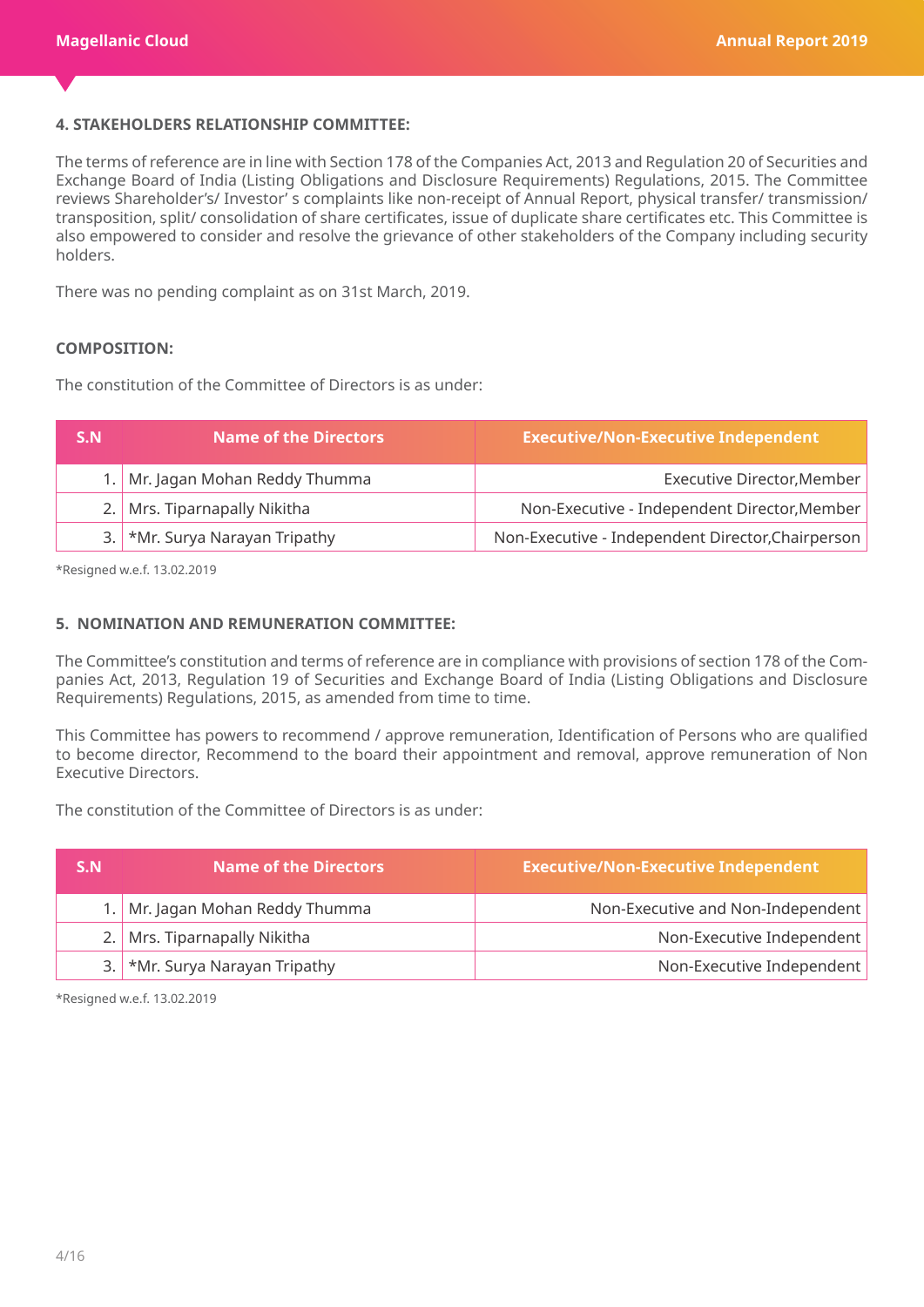#### **Remuneration Policy for Key Managerial Personnel and other Employees of the Company:**

The Company's Remuneration Policy for Key Managerial Personnel and Other employees is driven by the success and the performance of the Company and the individual & industry benchmarks and is decided by the Nomination and Remuneration Committee. Through its compensation programme, the Company endeavors to attract, retain, develop and motivate a high performance workforce. The Company follows a mix of fixed/ variable pay, benefits and performance related pay.

#### **Role of the Nomination and Remuneration Committee:**

The Committee performs the functions enumerated in Section 178 of the Act and Regulation 19(4) read with Part D of Schedule II of the Listing Regulations as follows:

- 1. formulation of the criteria for determining qualifications, positive attributes and independence of a director and recommend to the board of directors a policy relating to the remuneration of the directors, key managerial personnel and other employees;
- 2. formulation of criteria for evaluation of performance of independent directors and the Board of Directors;
- 3. devising a policy on diversity of Board of Directors;
- 4. identifying persons who are qualified to become Directors and who may be appointed in senior management in accordance with the criteria laid down, and recommend to the Board of Directors their appointment and removal;
- 5. whether to extend or continue the term of appointment of the Independent Director, on the basis of the report of performance evaluation of Independent Directors.

The details of Remuneration paid to the Executive Directors & KMP for the Financial Year 2018-2019

| S.N | <b>Names of Directors/ KMP</b>  | <b>Executive/Non-Executive</b><br><b>Independent</b> | Amt. (in Rs.) |
|-----|---------------------------------|------------------------------------------------------|---------------|
|     | Mr. Jagan Mohan Reddy Thumma    | <b>Managing Director</b>                             | 4,80,000      |
|     | Mrs. Tiparnapally Nikitha       | Non-Executive Independent                            | Nil           |
| 3.  | *Mr. Surya Narayan Tripathy     | Non-Executive Independent                            | Nil           |
| 4.  | Mr. Joseph Sudheer Reddy Thumma | Non-Executive and Non<br><b>Independent Director</b> | Nil           |
| 5.  | Mr. Sanjay M. Chauhan           | <b>Chief Financial Officer</b>                       | 21,60,000     |
| 6.  | ** Mr. Sadhu J. Shetty          | <b>Company Secretary</b>                             | 1,40,000      |

\*Resigned w.e.f. 13.02.2019

\*\*Appointed w.e.f. 01.09.2018

Further, there is no pecuniary relationship or transactions of the non-executive directors vis-à-vis the Company. None of the Executive Directors are eligible for payment of any severance fees.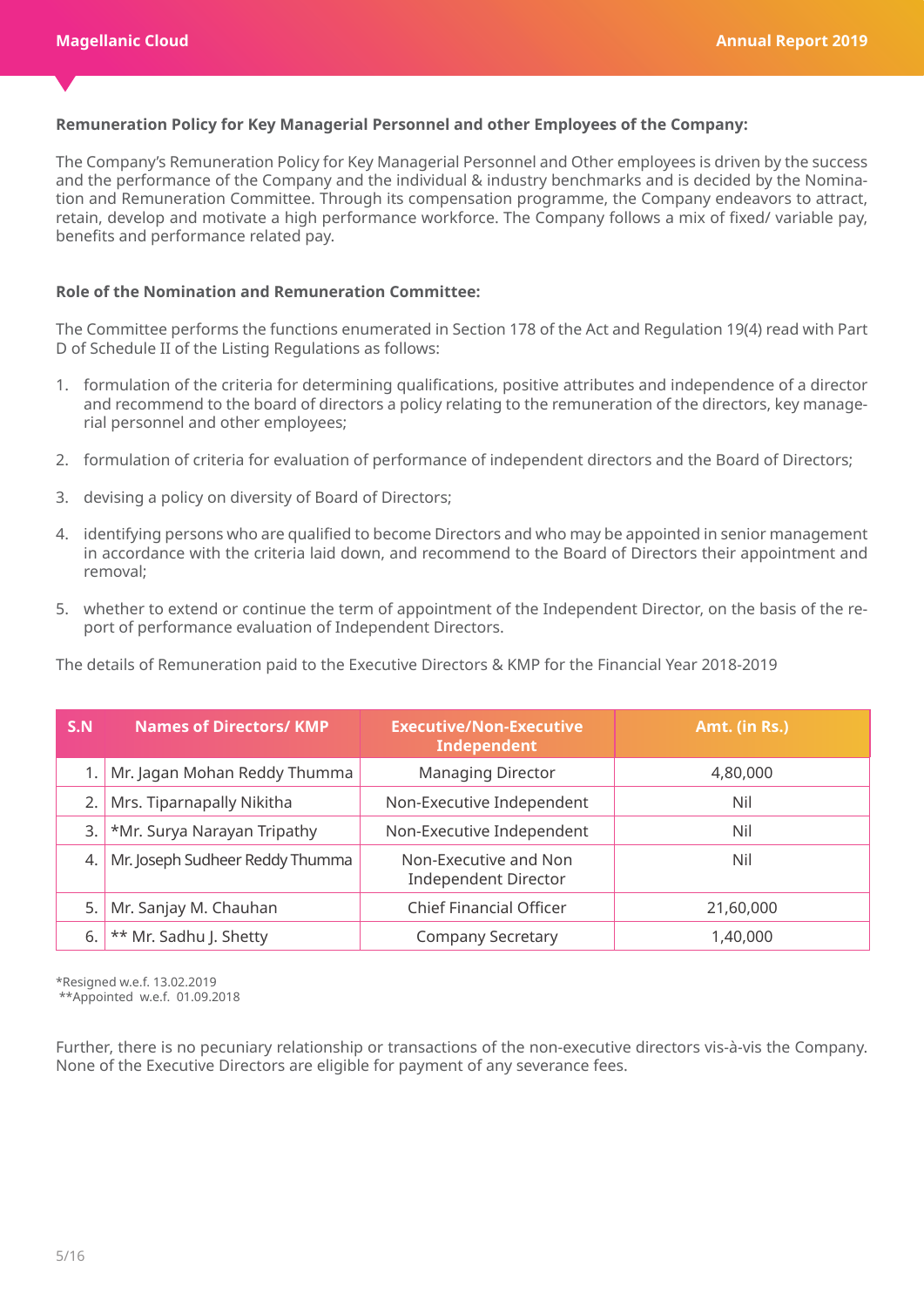# **MEETINGS AND ATTENDANCE**

During the financial year ended March 31, 2019, 6(Six) Committee Meeting was held to consider and approve the remuneration package of the Executive Directors of the Company.

The attendance at the Remuneration Committee Meeting as on March 31, 2019 is as under:

| S.N | <b>Names of Directors/ KMP</b>     | <b>Executive/Non-Executive</b><br><b>Independent</b> | <b>No. of meetings attended</b> |
|-----|------------------------------------|------------------------------------------------------|---------------------------------|
|     | Mr. Jagan Mohan Reddy Thumma       | Non-Executive and<br>Non-Independent, Member         |                                 |
|     | Mrs. Tiparnapally Nikitha          | Non-Executive Independent,<br>Member                 | h                               |
|     | <b>*Mr. Surya Narayan Tripathy</b> | Non-Executive Independent,<br>Chairperson            |                                 |

\*Resigned w.e.f. 13.02.2019

#### **6. GENERAL BODY MEETINGS / POSTAL BALLOT:**

Details of the last three years Annual General Meeting are as under:

| <b>Financial</b><br>Year | <b>Date</b>          | <b>Location of the Meeting</b>                      | <b>Time</b>  | <b>Special</b><br><b>Resolution(s)</b><br><b>Passed</b> |
|--------------------------|----------------------|-----------------------------------------------------|--------------|---------------------------------------------------------|
|                          | 2015-2016 30/09/2016 | 148 Ram Chandra Moitra Lane<br>Kolkata-70000, India | 4.00 P.M.    |                                                         |
|                          | 2016-2017 29/07/2017 | 148 Ram Chandra Moitra Lane<br>Kolkata-70000, India | 11.00 A.M.   | 03                                                      |
|                          | 2017-18 29/09/2018   | 148 Ram Chandra Moitra Lane<br>Kolkata-70000, India | $03.30$ P.M. | 01                                                      |

During the year under review, the company approached the shareholders through postal ballot for their approval / consent, details of postal ballot are as under:

| Sr. No.       | <b>Particulars</b>                 | <b>Details</b>                                                                                        |
|---------------|------------------------------------|-------------------------------------------------------------------------------------------------------|
| $1_{-}$       | Date of Postal Ballot              | July 18, 2018                                                                                         |
| 2.1           | Voting period                      | begins 9.00 am (IST) on Monday, June 18, 2018 and ends on<br>05.01 pm (IST) on Tuesday, July 17, 2018 |
| $\mathcal{E}$ | Date of declaration of result      | July 19, 2018                                                                                         |
| 4.            | Date of Approval of resolution     | July 18, 2018                                                                                         |
| 5.            | Purpose of Resolution              | Change of Name, object and Memorandum of Association                                                  |
|               | 6. Types of resolution             | <b>Special Resolution</b>                                                                             |
| 7.            | No. of votes casted                | 38,19,669                                                                                             |
| 8.            | Votes cast in favour & Percentage  | 38,19,667 (99.99 %)                                                                                   |
| 9.            | Votes cast in against & Percentage | $02(0.01\%)$                                                                                          |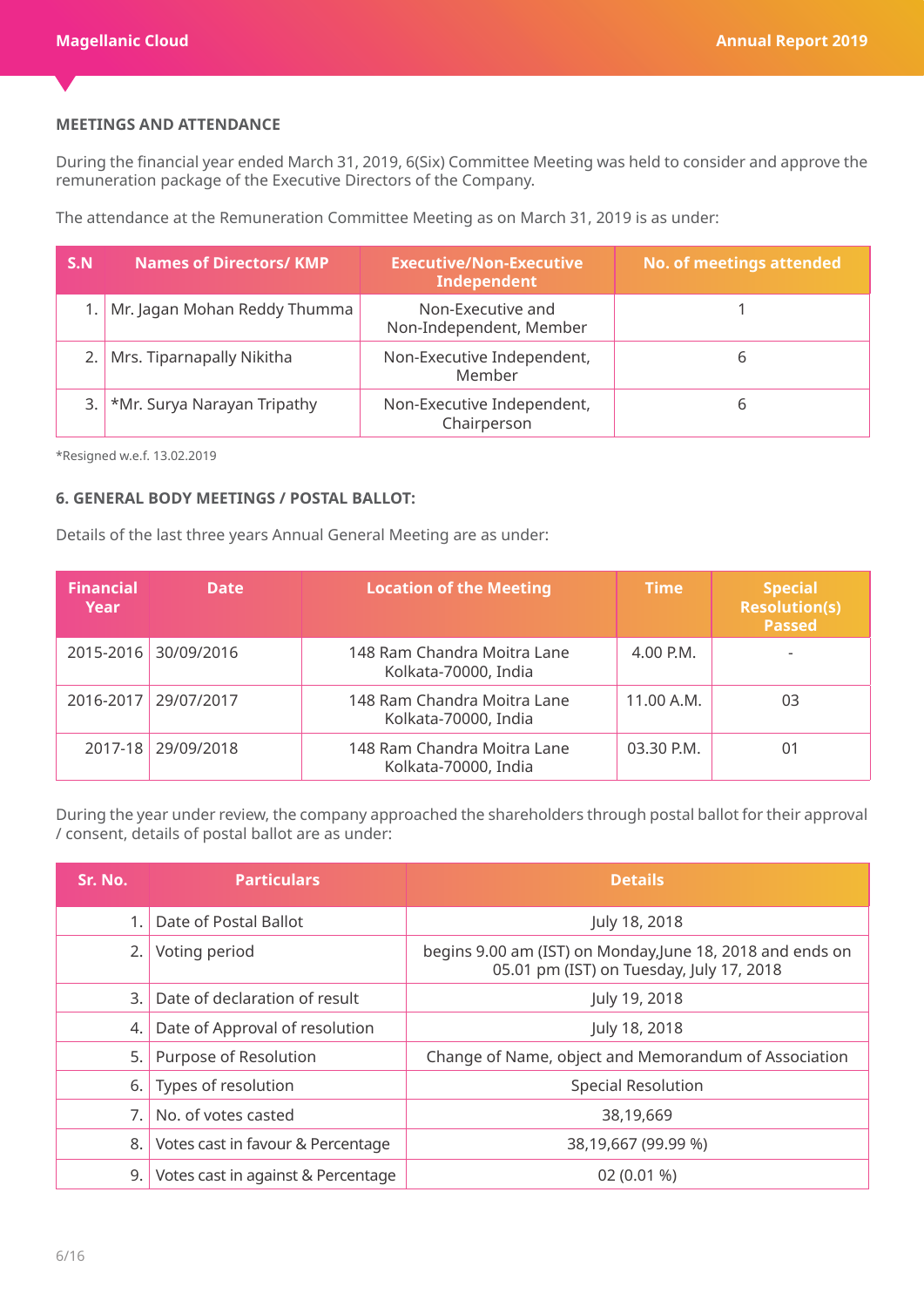## **Procedure for postal ballot**

During the year under review, the Company had successfully completed the process of obtaining the approval of its Members through Postal Ballots as per provisions of section 110 and other applicable provisions of the Companies Act, 2013 read with the Companies (Management and Administration) Rules, 2014 (including any statutory modification or re-enactment thereof) ("the Rules"), there was 1 (One) Postal Ballot conducted.

The Company has sent the Postal Ballot Notice(s) together with Postal Ballot Form to the Members of the Company for seeking their approval to the businesses listed therein. The Company has also provided its Members with an e-voting facility through Central Depository Services (I) Limited (CDSL), in accordance with the provisions of Section 108 of the Companies Act, 2013 read with Rule 20 of Companies (Management and Administration) Amendment Rules, 2015 and Regulation 44 of the SEBI Listing Regulations, in order to enable them to exercise their voting rights by way of electronic means on the resolution(s) proposed through Postal Ballot(s).

The Company has complied with the procedure for Postal Ballot in terms of the provision of Section 110 of the Companies Act, 2013 read with Rule 22 of the Companies (Management and Administration) Rules, 2014.

Mr. Deep Shukla, Proprietress of M/s. Deep Shukla & Associates, Practicing Company Secretaries, Mumbai, was appointed as a scrutinizer for scrutinizing voting (both physical and e-voting) in a fair and transparent manner for both the postal ballots conducted by the Company during the year.

#### **8. TRAINING FOR BOARD MEMBERS**

Regulation 25(7) of Securities and Exchange Board of India (Listing Obligations and Disclosure Requirements) Regulations, 2015, every listed company is required to conduct familiarization programme enabling the Independent Directors of the Company to understand the Company's business in depth that would facilitate their active participation in managing the Company.

The Company has adopted a system to familiarize its Independent Directors with the Company, to make them aware of their roles, rights & responsibilities in the Company, and nature of the industry in which the Company operates business model of the Company, etc. The Company has also put in place a system to familiarize its Independent Directors with the Company, their roles, rights & responsibilities in the Company, nature of the industry in which the Company operates, business model of the Company, etc. Presentation was made for the newly appointed Independent Directors to make them aware of their roles & duties and Code for Independent Directors, Code of Conduct for Non-Executive Directors and Code of Conduct for Prevention of Insider Trading as issued by the Company are also shared with them at the time of their appointment/ re-appointment. Further, presentations are also made from time to time at the Board and its Committee meetings, on quarterly basis, covering the business & financial performance of the Company & its subsidiaries, quarterly/ annual financial results, revenue and capital budget, review of Internal Audit findings etc.

The details of such familiarization programme are in process to upload on the Company's website www.magellanic-cloud.com.

## **9. PERFORMANCE EVALUATION**

Pursuant to the provisions of the Companies Act, 2013 and Regulation 17 of Securities and Exchange Board of India (Listing Obligations and Disclosure Requirements) Regulations, 2015, the Board has carried out the annual performance evaluation of its own performance, the Directors individually as well as the evaluation of the working of its Audit Committee, Nomination & Remuneration Committee, Stakeholders Relationship Committee and Corporate Social Responsibility Committee. The performance of individual Directors was evaluated on parameters such as attendance and participation in the Meetings, preparedness for the meetings, understanding of the Company & the external environment in which it operates, contribution to strategic direction, raising of valid concerns to the Board, constructive contribution to issues, active participation at meetings and engaging with & challenging the management team without confronting or obstructing the proceeding of the Board and its Committee meetings of which the Director is a member. The performance evaluation of the Independent Directors was carried out by the entire Board. The performance evaluation of the Non Independent Directors was carried out by the Independent Directors at their meeting. The Directors expressed their satisfaction with the evaluation process.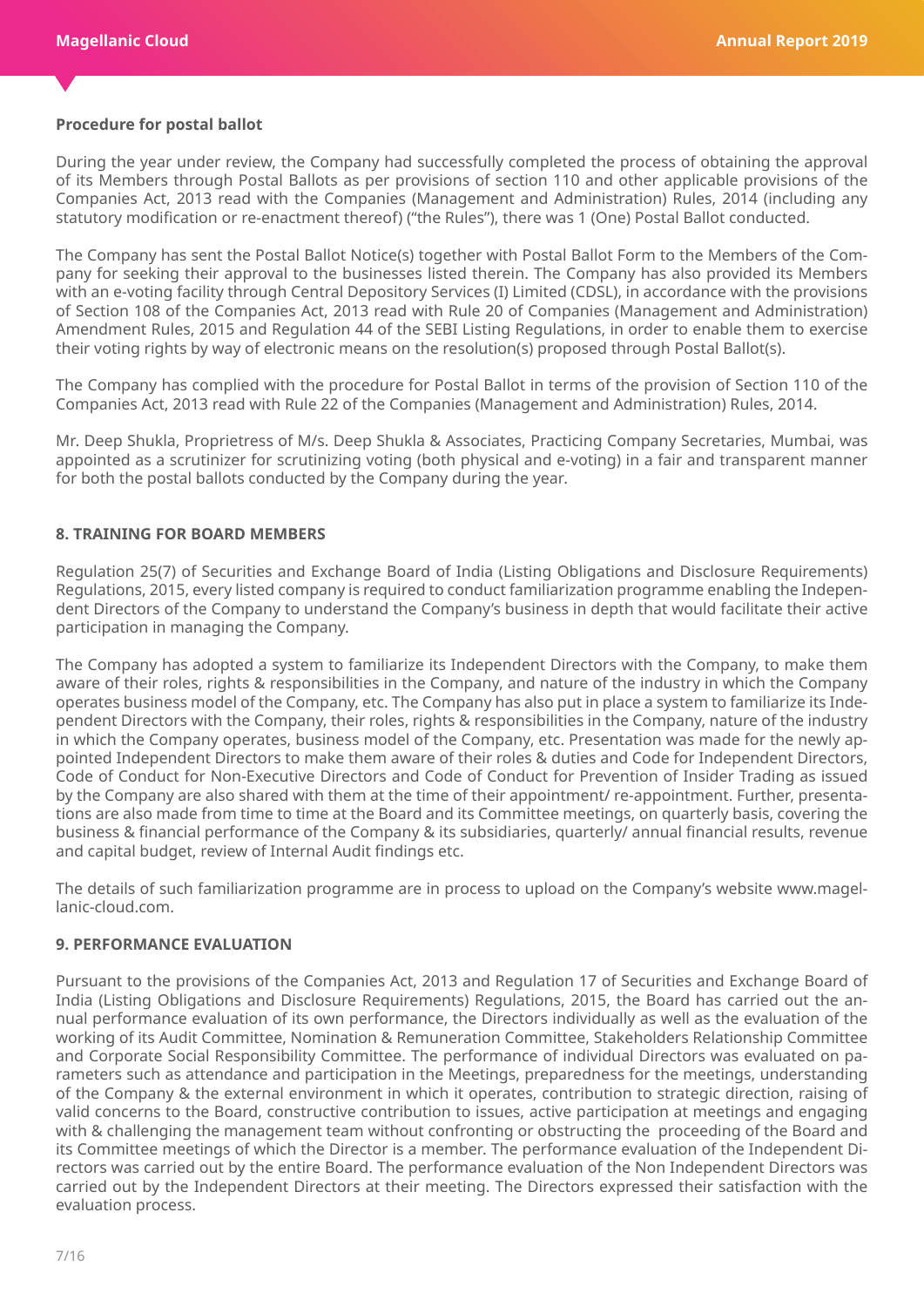#### **10. DISCLOSURES:**

## **Related Party Transactions:**

There were no transactions of material nature between the Company and its Directors or Senior Management and their relatives or Promoters that may have potential conflict with interest of the Company. The Register of Contracts containing transactions, in which Directors are interested, have been placed before the Board regularly.

The transactions with related parties as per Indian Accounting Standard (IND AS)-24 are set out in Notes to accounts under Note no.23.2 forming part of financial statements. All transactions entered into with Related Parties as defined under Section 188 of the Companies Act, 2013 and Regulation 53 read with Part A of Schedule V of Securities and Exchange Board of India (Listing Obligations and Disclosure Requirements) Regulations, 2015 during the financial year were in the ordinary course of business and on an arm's length pricing basis. There were no materially significant transactions with related parties during the financial year which were in conflict with the interest of the Company. Suitable disclosures as required by the relevant Indian Accounting Standards (IND AS18) have been made in the Notes to the Financial Statements. The Board has approved a policy for related party transactions which has been uploaded on the Company's website www.magellanic-cloud.com.

#### **Disclosures from Senior Management**

Disclosures from Senior Management are obtained on quarterly basis to the effect that they have not entered into any material, financial and commercial transactions, where they have personal interest that may have potential conflict with the interest of the Company at large.

#### **Compliances by the Company**

The Company has complied with the requirements of the Regulatory Authorities on matters related to the capital market exchange, no penalties/ strictures have been imposed against the Company by the Stock Exchanges or SEBI or any other Regulatory Authority on any matter related to capital market during the last three years. However, the Company has paid the penalty as imposed by BSE for late submission of annual Report for the F.Y. 2017-18 in pursuant to Reg. 34(1) of SEBI (LODR) Regulation, 2015

## **Whistle Blower Policy/ Vigil Mechanism**

The Company has adopted a Whistle Blower Policy to provide a vigil mechanism to directors, employees, agents, consultants, vendors and business partners to disclose instances of wrong doing in the workplace. The object of this Whistle Blower Policy is to encourage individuals to disclose and protect such individuals in the event of a disclosure. The Company is keen on demonstrating the right values and ethical, moral and legal business practices in every field of activity within the scope of its work. The objective of this policy is to provide a vigil mechanism and framework to promote responsible whistle blowing and ensure effective remedial action and also protect the interest of the whistle blower as guided by legal principles. This policy is intended to:

- 1. Encourage and enable directors, employees, agents, consultants, vendors and business partners to raise issues or concerns, which are either unacceptable or patently against the stated objectives, law or ethics, within the Company.
- 2. Ensure that directors, employees, agents, consultants, vendors and business partners can raise issues or concerns without fear of victimization, subsequent discrimination or disadvantage thereof.
- 3. Reassure the whistle blower(s) that they will be protected from possible reprisals or victimization if they have made disclosure/s in good faith.
- 4. Ensure that where any wrong doing by the Company or any of its directors, employees, agents, consultants, vendors or business partners is identified and reported to the Company under this policy, it will be dealt with expeditiously and thoroughly investigated and remedied. The Company will further examine the means of ensuring how such wrong doing can be prevented in future and will take corrective action accordingly.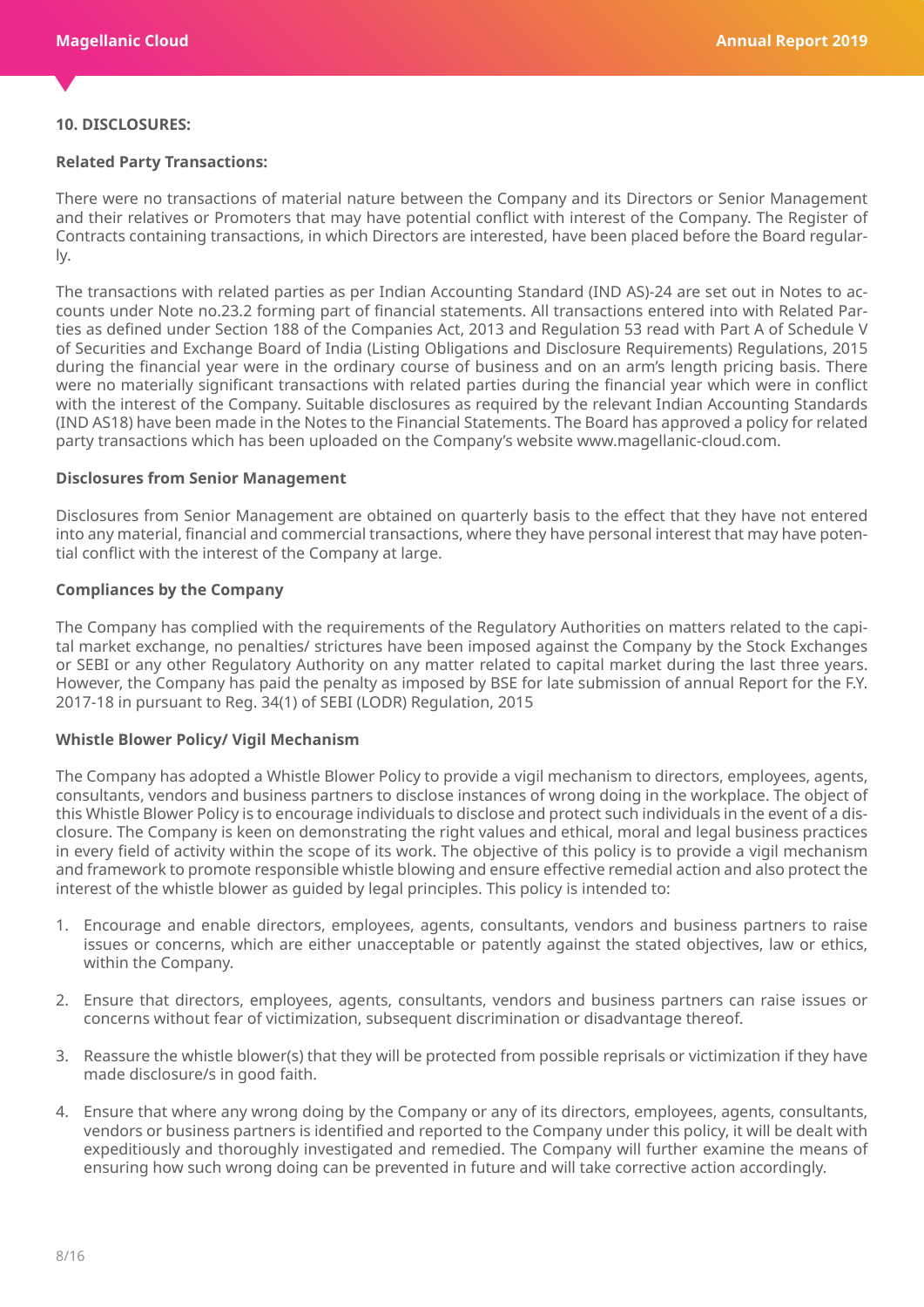The policy also provides adequate safeguards against victimization of persons who use such mechanism and makes provision for direct access to the Chairman of the Audit Committee in appropriate or exceptional cases. No person has been denied access to the Audit Committee. All complaints received under the said policy, if any, are reviewed by the Audit Committee at its meeting held every quarter. In staying true to our values of Strength, Performance and Passion and in line with Company's vision of being one of the most respected companies in India; the Company is committed to the high standards of Corporate Governance and stakeholder responsibility.

#### **Code of Conduct for Directors and Senior Management**

The Board has laid down Codes of Conduct for Executive Directors & Senior Management and for Non-Executive/ Independent Directors of the Company. The Codes of Conduct have been circulated to the Board and Senior Management and the compliance of the same has been affirmed by them. A declaration signed by the MD in this regard is given at the end of this Report. The Code of Conduct is available on website of the Company at the link www.magellanic-cloud.com.

#### **Code of Conduct for Prohibition of Insider Trading**

The Company has framed Code of Conduct for Prohibition of Insider Trading' pursuant to the SEBI (Prohibition of Insider Trading) Regulations, 2015, as amended from time to time, which is applicable to its Directors, Officers, and Designated Employees. The Code includes provisions relating to disclosures, opening and closure of Trading Window and Pre-Clearance of trades procedure. In compliance with SEBI Regulations the Company sends intimations to Stock Exchanges from time to time.

#### **Subsidiary Companies**

The Company has one foreign subsidiary company as on March 31, 2019.

The Policy of Material Subsidiaries is available on website of the Company at the link www.magellanic-cloud.com.

#### **Risk Management & Internal Control**

The Company has implemented a comprehensive 'Enterprise Risk Management' framework in order to anticipate, identify, measure, mitigate, monitor and report the risks to meet the strategic business objectives, details of which are given in the Risk Management section under 'Management Discussion and Analysis Report' which forms part of this Annual Report. The Company has a competent in-House Internal Audit team which prepares and executes a vigorous Audit Plan covering various functions such as operations, finance, human resources, administration, legal and business development etc. across different geographies. The team presents their key audit findings of every quarter to the Audit Committee. The management updates the members about the remedial actions taken or proposed for the same. The suggestions and comments from the Committee members are vigilantly incorporated and executed by the Company.

#### **Sexual Harassment Policy**

The Company has an anti-sexual harassment policy to promote a protective work environment. The complaints received by the Sexual Harassment Committee with details of action taken thereon are reviewed by the Audit Committee at its meeting held every quarter. The Company has a zero tolerance policy towards such complaints and the same is conveyed to the employees at the time of induction.

#### **Management Discussion and Analysis Report**

The Management Discussion and Analysis Report forms part of Annual Report.

#### **Independent Directors**

The Independent Directors of the Company have the option and freedom to meet and interact with the Company's Management as and when they deem it necessary. They are provided with necessary resources and support to enable them to analyze the information/data provided by the Management and help them to perform their role effectively.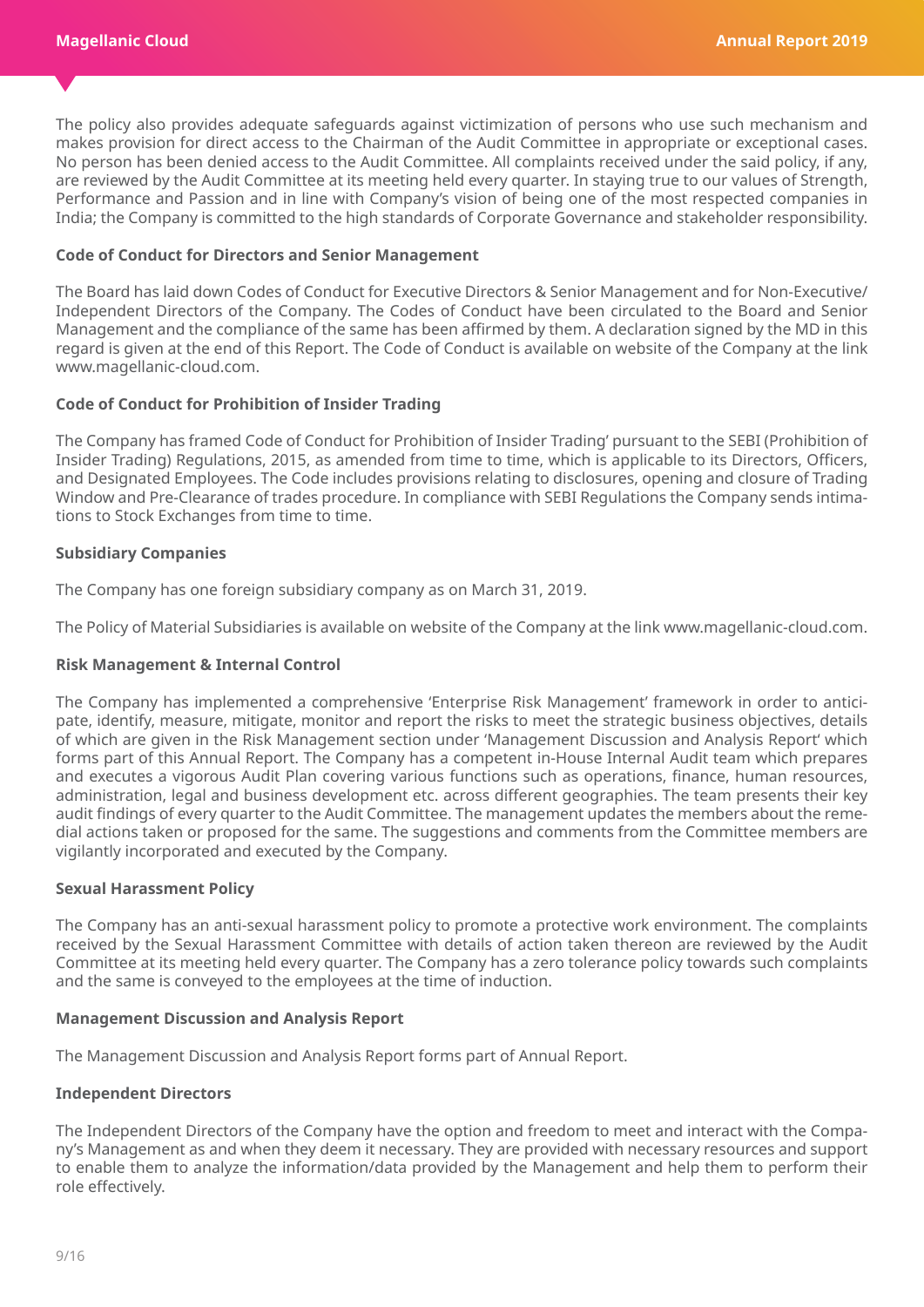#### **Share Reconciliation Audit**

As stipulated by SEBI, a Qualified Practicing Company Secretary carries out Reconciliation of Share Capital Audit to reconcile the total admitted capital with National Securities Depository Limited (NSDL) and Central Depository Services (India) Limited (CDSL) and the total issued and listed capital. This audit is carried out every quarter and the report thereon is submitted to the Stock Exchanges. The Audit confirms that the total Listed and Paid-up capital is in agreement with the aggregate of the total number of shares in dematerialized form and in physical form.

#### **8. MEETING OF INDEPENDENT DIRECTOR:**

During the year under review, a separate meeting of the Independent Directors was held in the F.Y. 2018-19. At the said meeting, the Independent Directors reviewed the performance of Non Independent Directors, the Board as a whole and the Chairman, after taking into account the view of Executive Director(s) & Non-Executive Director(s). They also assessed the quality, quantity and timeliness of flow of information between the Company's management to the Board.

#### **9. MEANS OF COMMUNICATION:**

The Quarterly Reports of the Company are published in accordance with the Requirements of the Listing Agreement of the Bombay Stock Exchange Ltd.

#### **Newspapers in which results are normally published:**

- 1. Business Standard (English)
- 2. Duranta Barta (Bengali)

#### **10. GENERAL SHAREHOLDERS' INFORMATION:**

1. Annual General Meeting Scheduled to be Held:

| Day & Date: Saturday,    | August 10, 2019                                             |
|--------------------------|-------------------------------------------------------------|
| Time:                    | 3.30 P.M.                                                   |
| Venue [Regd. Off.]:      | 148 Ram Chandra Moitra Lane Kolkata-70000, India            |
| 2. Date of Book Closure: | August 05, 2019 to<br>August 10, 2019 [both days inclusive] |

3. Financial Calendar:

The next financial calendar year of the Company will be from 1st April, 2019 to 31st March, 2020.

| Audited/<br><b>Unaudited</b> | <b>Particulars of Financial Reporting</b>                                       | <b>Date</b>          |
|------------------------------|---------------------------------------------------------------------------------|----------------------|
| Unaudited                    | Financial Reporting for the quarter ending 30th June, 2019.                     | Up to 15th Aug, 2019 |
| Unaudited                    | Financial Reporting for the quarter ending 30th September, 2019.                | Up to 15th Nov, 2019 |
| Unaudited                    | Financial Reporting for the quarter ending 31st December, 2019.                 | Up to 15th Feb, 2020 |
| Audited                      | Financial Reporting for the Audited Financial Result as on 31st<br>March, 2019. | Up to 30th May 2020  |

4. Listing on Stock Exchanges:

The Equity Shares of the Company are listed on Bombay Stock Exchange Limited and National Stock Exchange of India Limited.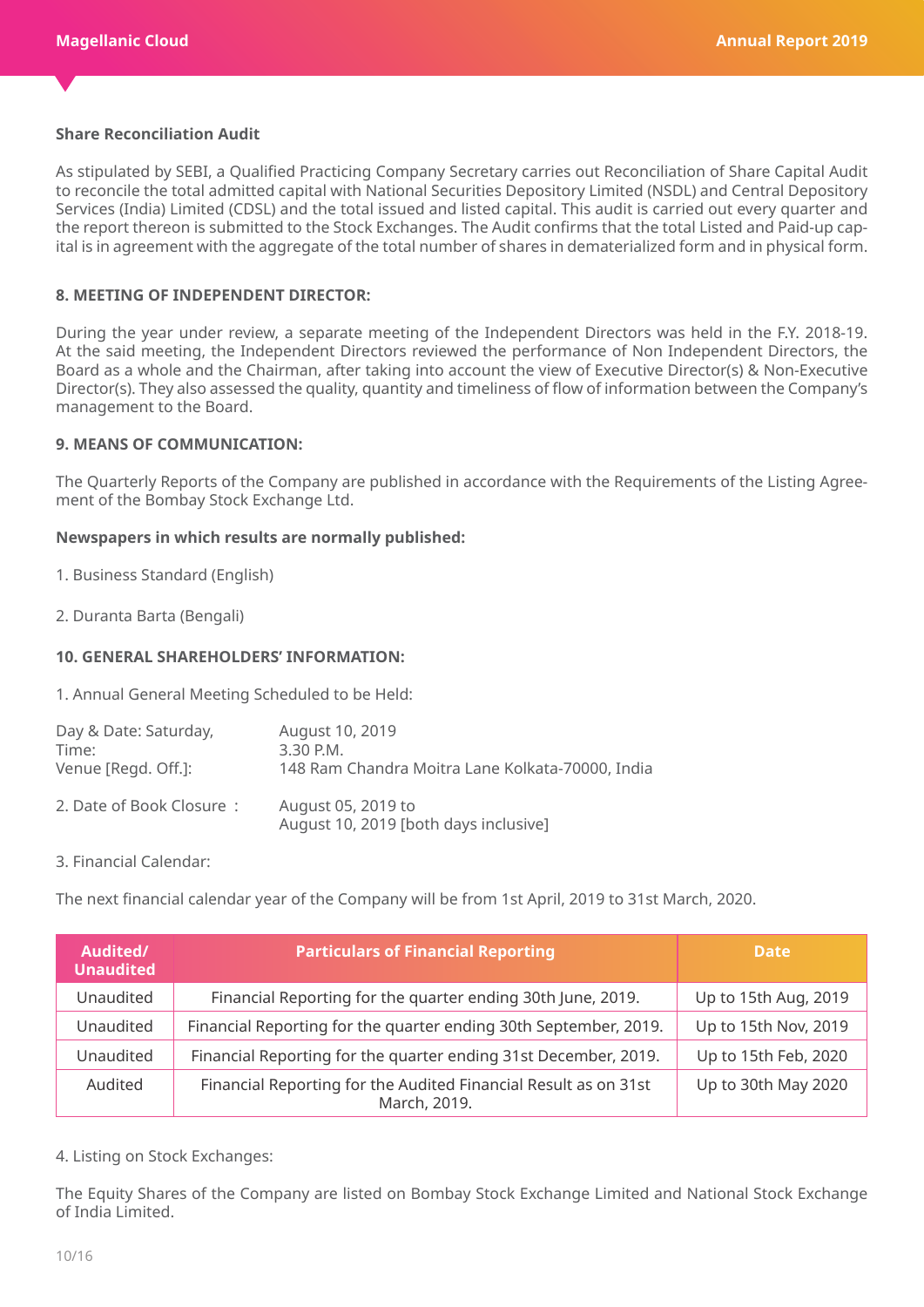5. Stock Codes:

Bombay Stock Exchange Limited: 538891

6. Stock Price Data:

The monthly high and low quotations and volume of shares traded on Bombay Stock Exchange Limited is as follows:

| <b>MONTH</b> | <b>BSE, MUMBAI</b> |           |                             |  |
|--------------|--------------------|-----------|-----------------------------|--|
|              | High (Rs.)         | Low (Rs.) | <b>No. of shares Traded</b> |  |
| April, 2018  | 265.00             | 244.00    | 3,74,232                    |  |
| May, 2018    | 252.80             | 231.00    | 4,49,124                    |  |
| June, 2018   | 254.00             | 239.80    | 4,31,271                    |  |
| July, 2018   | 249.30             | 231.10    | 5,11,229                    |  |
| August, 2018 | 278.00             | 227.80    | 3,71,431                    |  |
| Sept, 2018   | 239.50             | 227.10    | 4,00,172                    |  |
| Oct, 2018    | 240.00             | 31.20     | 7,18,717                    |  |
| Nov, 2018    | 51.80              | 33.15     | 1,93,125                    |  |
| Dec, 2018    | 43.00              | 33.55     | 3,05,544                    |  |
| Jan, 2019    | 43.95              | 31.50     | 1,16,696                    |  |
| Feb, 2019    | 41.45              | 33.10     | 2,09,829                    |  |
| March, 2019  | 41.85              | 24.30     | 3,19,974                    |  |

\* Source: BSE Website

## **7. Performance in comparison**

The company Fully Paid Share Price versus BSE Sensex

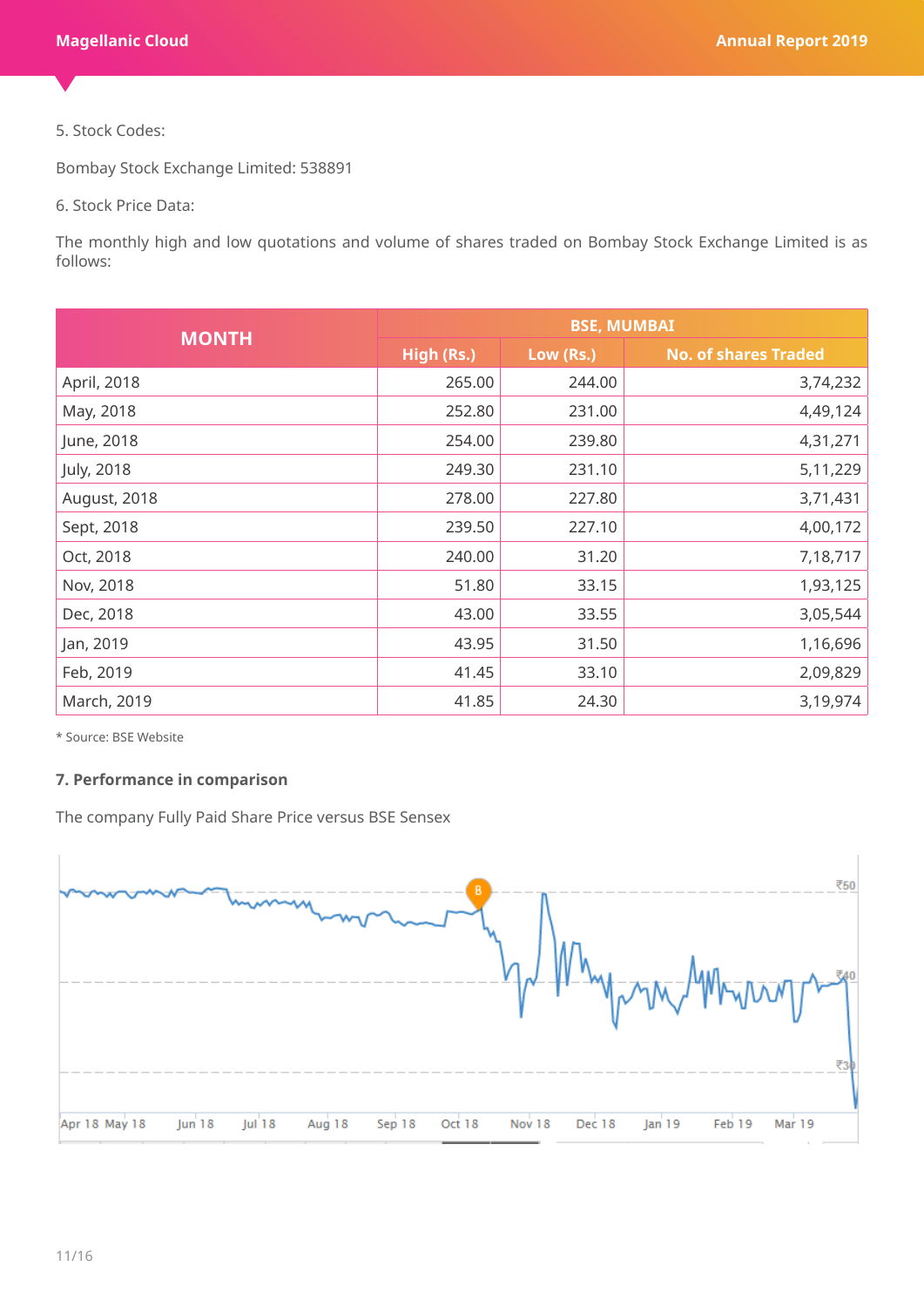## **8. Address for Correspondence**

| Administrative Office                                                                                                                                                        | Mahaveer Techno Park, Plot No.06, Survey No.64,<br>Software Units Layout, 5th Floor, Inorbit Mall Road, Hi-<br>Tech City, Madhapur, Hyderabad, Telangana-500081,<br>India                                                                        |
|------------------------------------------------------------------------------------------------------------------------------------------------------------------------------|--------------------------------------------------------------------------------------------------------------------------------------------------------------------------------------------------------------------------------------------------|
| Share Transfer in physical form and in other com-<br>munication in that regards including share certifi-<br>cates, dividends and change of address etc. may be<br>addressed. | M/s. Niche Technologies Pvt. Ltd<br>3A Auckland Place, 7th Floor, Room No. 7A & 7B, Kolk-<br>ata 700 01, West Bengal.<br>Tel: 033- 2280 6616/17/18; Fax: 033-2280 6616<br>Web Site : www.nichetechpl.com<br>e-mail : nichetechpl@nichetechpl.com |

## **9. Share Transfer System:**

Shares sent for transfer in physical to Niche Technologies Pvt. Ltd (R&T Agents), are registered and returned within a period of 15 days from the date of receipt, if the documents are in order. All requests for dematerialisation of shares are processed by the Company and Niche Technologies Pvt. Ltd Limited within 21 days.

## **10. Dematerialisation of shares:**

As on 31st March, 2019, 2,51,31,400 Equity Shares are held in dematerialized form with NSDL and CDSL out of total Equity Shares of 2,51,66,940 aggregating to 99.86%

| <b>No. of shares held</b> |     |        | <b>No. of shareholders</b> | <b>No. of shares held</b> | % of shareholding |
|---------------------------|-----|--------|----------------------------|---------------------------|-------------------|
|                           | to  | 500    | 856                        | 59,812                    | 0.24              |
| 501                       | to  | 1000   | 22                         | 18,358                    | 0.07              |
| 1001                      | to  | 5000   | 53                         | 1,35,115                  | 0.54              |
| 5001                      | to  | 10000  | 16                         | 1,06,485                  | 0.42              |
| 10001 to                  |     | 50000  | 44                         | 10,82,413                 | 4.30              |
| 50001 to                  |     | 100000 | 8                          | 6,12,735                  | 2.43              |
| 100001                    | and | Above  | 43                         | 2,31,52,022               | 91.37             |
| <b>TOTAL</b>              |     |        | 8497                       | 2.51.66.940               | 100               |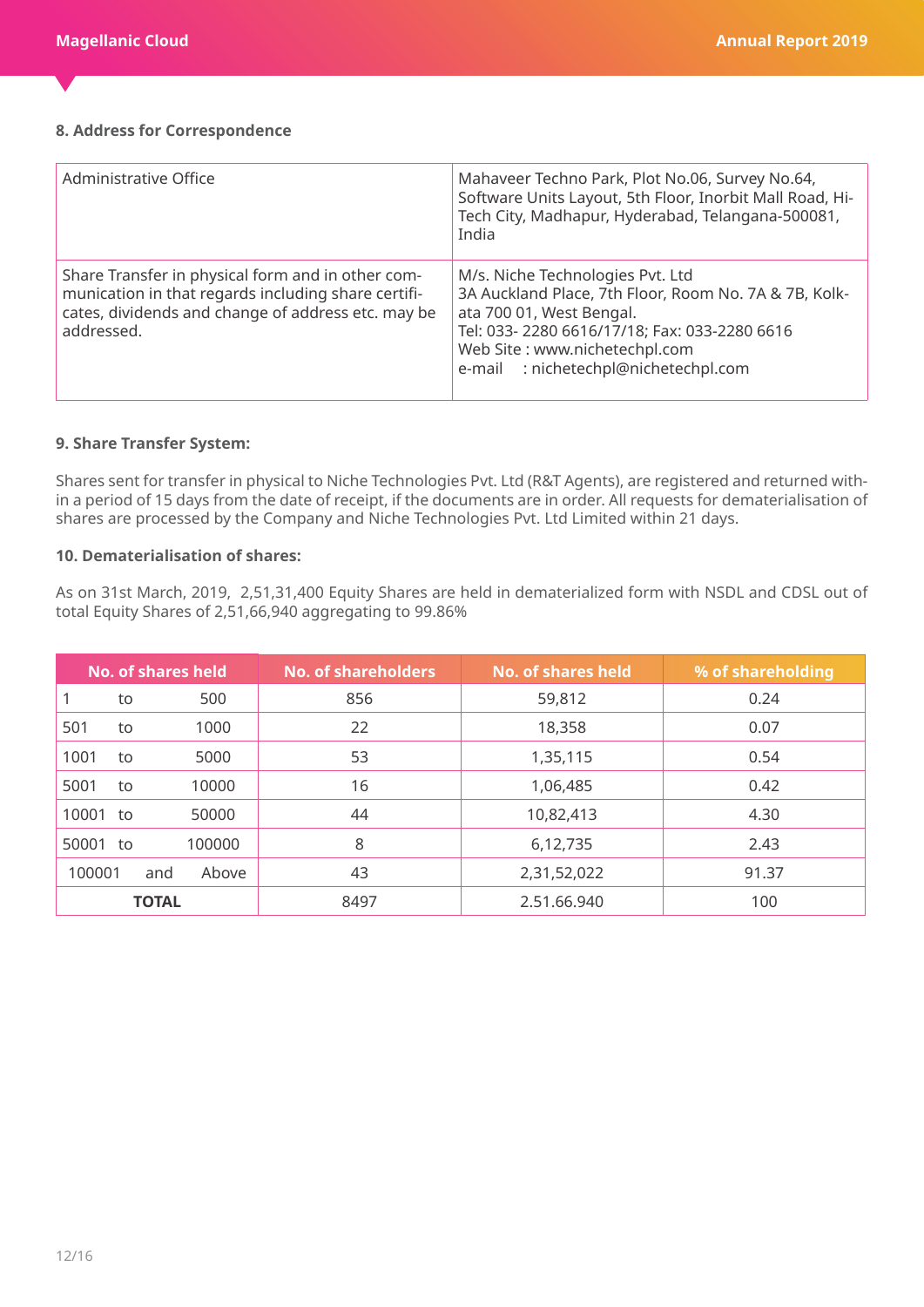## **12. Shareholding Pattern as on 31st March, 2019:**

| <b>PARTICULARS OF</b>                                             | <b>Number of</b><br><b>Shareholders</b> | <b>Shares</b>  |                    |  |
|-------------------------------------------------------------------|-----------------------------------------|----------------|--------------------|--|
| <b>CATEGORY</b>                                                   |                                         | <b>Number</b>  | % to total Capital |  |
| (A) Promoter and Promoter<br><b>Group Holding</b>                 | $\overline{\phantom{a}}$                | $\overline{a}$ |                    |  |
| 1. Individual / Hindu Undivided<br>Family                         | $\overline{4}$                          | 1,61,46,730    | 64.16              |  |
| <b>Bodies Corporate</b>                                           | $\overline{\phantom{a}}$                |                |                    |  |
| Total (A)                                                         | 4                                       | 1,61,46,730    | 64.16              |  |
| (B) Non - Promoter Holding                                        |                                         |                |                    |  |
| <b>Institutions</b>                                               |                                         |                |                    |  |
| <b>Financial Institutional Investors</b><br>(FIIs)/Banks          |                                         |                |                    |  |
| <b>Trusts</b>                                                     | $\overline{a}$                          |                |                    |  |
| <b>Non-Institutions</b>                                           |                                         |                |                    |  |
| <b>Bodies Corporate</b>                                           | 08                                      | 323830         | 1.29               |  |
| <b>Indian Public</b>                                              | 1013                                    | 8231747        | 32.71              |  |
| <b>NRIS</b>                                                       | 03                                      | 330            | 0.00               |  |
| <b>Clearing Members</b>                                           | 14                                      | 464303         | 1.84               |  |
| Hindu Undivided Family                                            | $\overline{a}$                          |                |                    |  |
| <b>Investor Education And Protection</b><br><b>Fund Authority</b> | $\overline{a}$                          |                |                    |  |
| Total (B)                                                         | 1038                                    | 90,20,210      | 35.84              |  |
| Grand Total (A)+(B)                                               | 1042                                    | 2,51,66,940    | 100                |  |

Note: The total foreign shareholding for the year ended 31st March, 2019 is 1,05,97,060 shares which in percentage terms is 42.10% of the issued and subscribed capital.

There is 1,61,46,730 Equity Shares under Lock-in for the period ended as on 31/03/2019.

Shareholding pattern in case of dematerialization shares has been prepared based on download of data received from NSDL / CDSL as on 31st March 2019.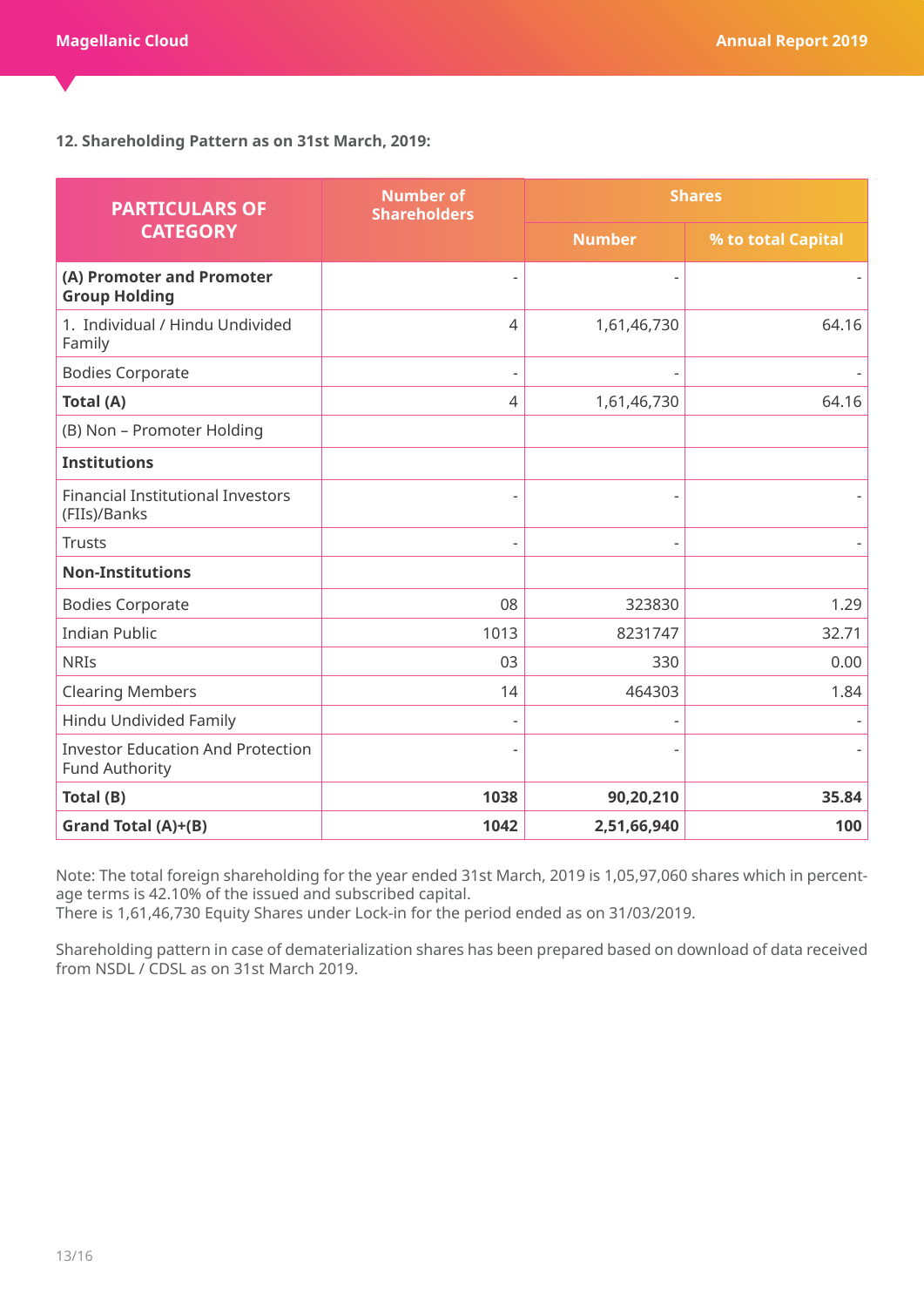#### **CERTIFICATION FROM THE MANAGING DIRECTOR AND CFO:**

In terms of Regulation 17(8) of Securities and Exchange Board of India (Listing Obligations and Disclosure Requirements) Regulations, 2015 entered with the BSE , I hereby certify as under:

• We have reviewed financial statements and the cash flow statement for the year ended March 31, 2019 and that to the best of our knowledge and belief:

- these statements do not contain any materially untrue statement or omit any material fact or contain statements that might be misleading;

- these statements together present a true and fair view of the Company's affairs and are in compliance with existing accounting standards, applicable laws and regulations.

- There are, to the best of my knowledge and belief, no transactions entered into by the Company during the year which are fraudulent, illegal or violative of the Company's Code of Conduct.
- We accept responsibility for establishing and maintaining internal controls for financial reporting and that We have evaluated the effectiveness of internal control systems of the Company pertaining to financial reporting. We have disclosed to the auditors and the Audit Committee, deficiencies in the design or operation of such internal controls, if any, of which we are aware and the steps we have taken or propose to take to rectify these deficiencies.

#### **There have been no**

- Significant changes in internal control over financial reporting during the year;
- Significant changes in accounting policies during the year;
- Instances of fraud of which we have become aware and the involvement therein, of the management or an employee having significant role in the Company's internal control system over financial reporting.

# **For and on behalf of the Board of Directors**

**Jagan Mohan Reddy Thumma Managing Director**

**Place:** Mumbai **Date:** July 10, 2019

[DIN: 06554945]

**Sanjay Chauhan Chief Financial Officer**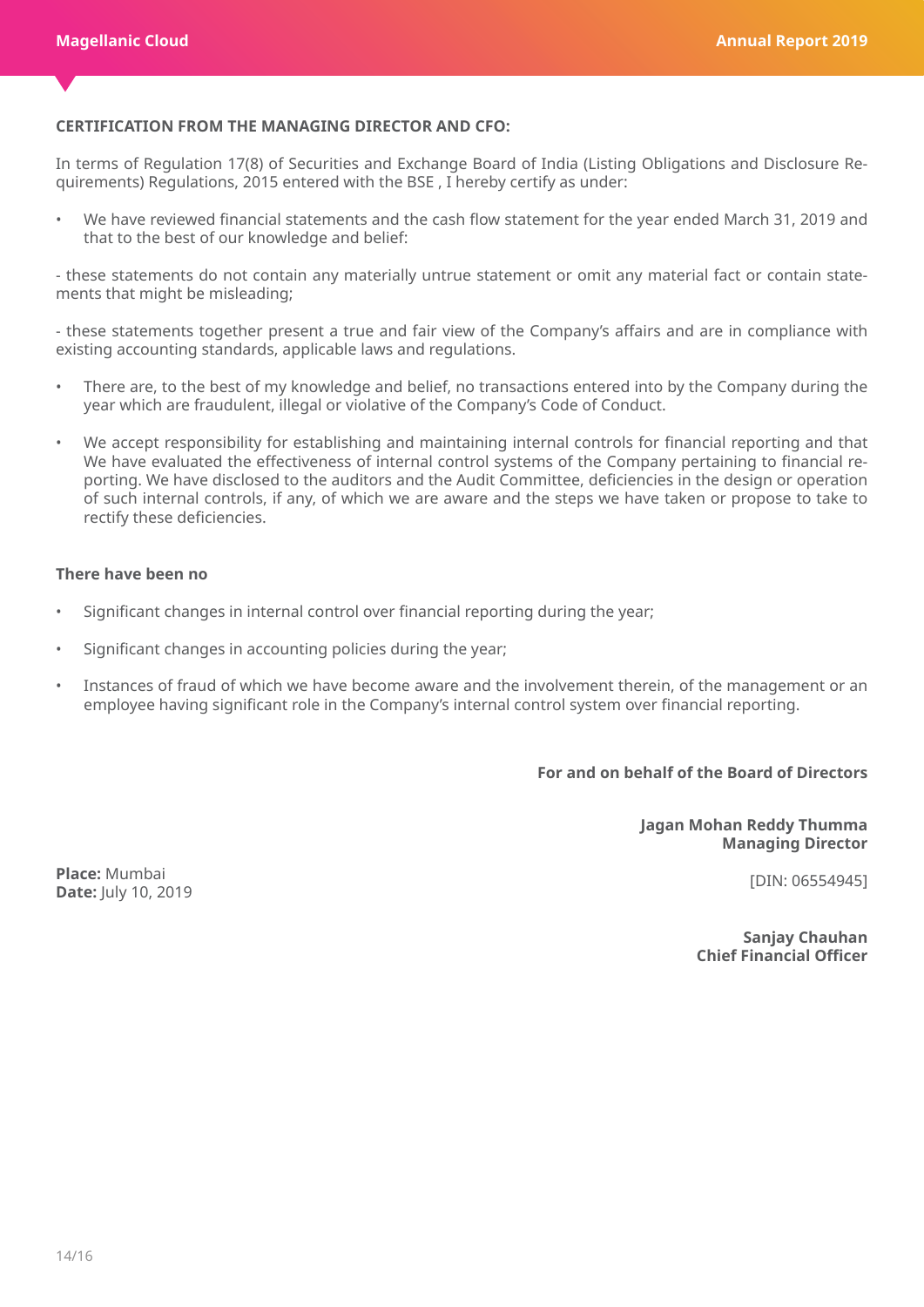## **DECLARATION BY THE MANAGING DIRECTOR ON 'CODE OF CONDUCT'**

I hereby confirm that:

The Company has obtained from all the members of the Board and senior management, affirmation that they have complied with the Code of Conduct as applicable to them.

**For and on behalf of the Board of Directors**

**Jagan Mohan Reddy Thumma Managing Director**

[DIN: 06554945] **Place:** Mumbai **Date:** July 10, 2019